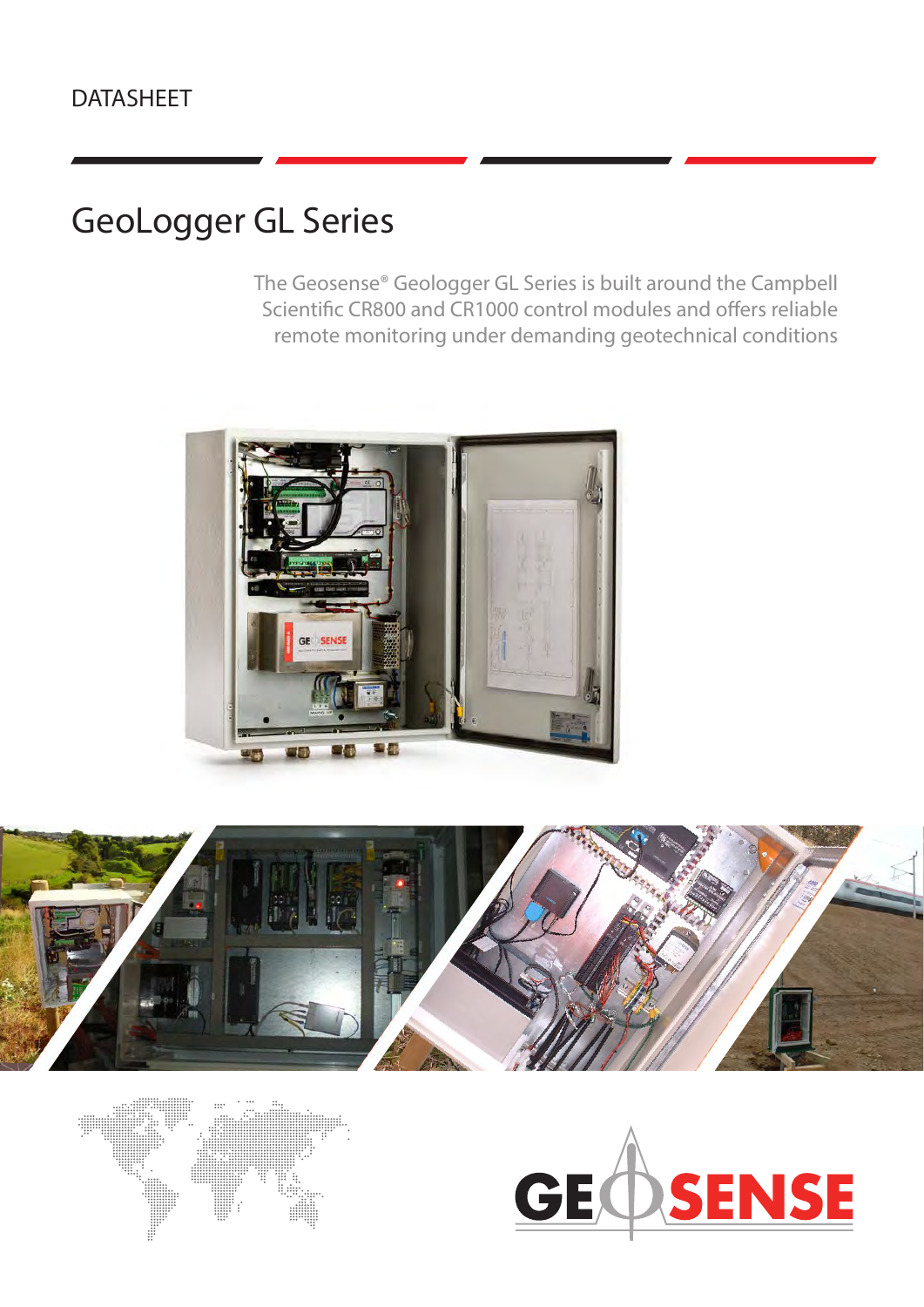### GeoLogger GL Series

### Overview



The Geosense® Geologger GL Series is built around the Campbell Scientific CR800 and CR1000 control modules and offers reliable remote monitoring under demanding geotechnical conditions.

Functions include sensor measurement, timekeeping, data reduction, data storage, control and alarm notification.

The GL series of data loggers are capable of monitoring all types of sensors including vibrating wire, strain gauge, MEMS (analogue & digital), thermistor, linear potentiometer etc.

The two main models are the GL-1000 and the GL-800 although other options are available on request.

The requirement for monitoring varies widely depending on the project and the final configuration will depend on the type, number, precision and speed of measurements required. Each Geosense GL Series data logger is pre-assembled, pre-wired, pretested and pre-programmed prior to delivery meaning quick and easy set up on site.

Designed to be mounted in the field, the GL series is mounted in robust water resistant IP66 enclosures to provide maximum protection under the harshest environments.



Remote data logging of geotechnical & structural instrumentation in:

Dams

Tunnels

Deep excavations

Buildings

Bridges

#### FEATURES

| Tailored to your individual requirements |
|------------------------------------------|
| Precision measurement capability         |
| Rugged construction                      |
| Wide operating temperature range         |
| Low power consumption                    |

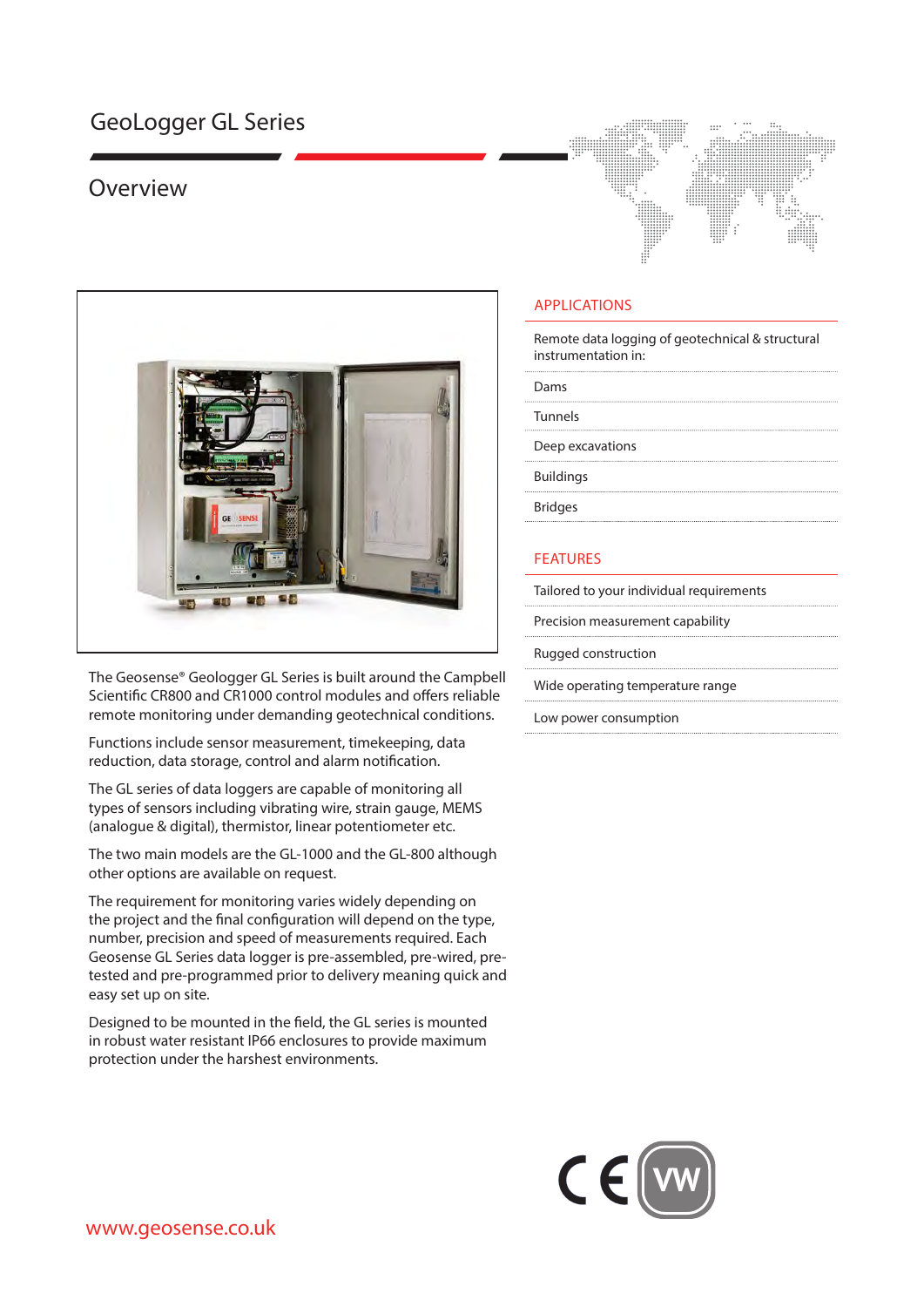### Specifications

**Listed below are all of the possible components of a GL Series data logging system. The choice of components will depend on the individual project. Please contact Geosense for project selection.**

#### DATA LOGGER MODULES

The CR1000 & CR800 measure sensors, drive direct communication & telecommunications, reduce data, control external devices and store data and programs in on-board, non volatile storage.

The electronics are RF shielded and glitch protected by the sealed stainless steel canister. A batterybacked clock assures accurate timekeeping. The onboard, BASIC like programming language supports data processing and analysis routines.

#### INTERFACE

Vibrating wire. The AVW200 interface is required when using vibrating wire sensors and communicates using either RS-232 or SDI-12; Digital; RS-232 to RS-485

#### MULTIPLEXERS

Multiplexers increase the number of input channels which can be scanned by a single data logger and are used where several sensors are being connected. Flexi-Mux allows a single channel of data loggers to be sequentially connected to numerous sensors. Each Flexi-Mux can sequentially multiplex 5 groups of 4 lines for a total of 20 lines. Alternatively, internal DIP switch settings permits the multiplexing of 10 groups of 2 lines. Built-in transient protection.

AM16/32B 16 or 32 Channel Multiplexer Multiplexes up to 32 single-ended or differential two-

wire sensors at a time. Alternately, multiplexes up to 16 single-ended or

differential four-wire sensors at a time.

#### POWER SUPPLY

Mains with trickle charge Lead-Acid Power Supplies PS100E-LA a 12V, 7Ah battery BP17E-LA a 12V, 17Ah battery BPE24-LA a 12V, 24Ah battery

All have a temperature-compensated charging circuit, which is attached to the side of the battery carrier. Solar panels - Used to provide back-up power supply to the battery.

SP5 (4 to 5 watt output) and SP10 (9 to 10 watt output) are normally selected for use with a data logger operating with sensors whose power requirements are small and with relatively few external peripherals.

#### COMMUNICATIONS

Radio Frequency (RF) Communications Spread spectrum, UHF, VHF, or ELOS radio frequencies can be used to retrieve data from monitoring sites. Radios in the 900 MHz, 2.4 GHz, 148 to 174 MHz, 400 to 430 MHz, and 440 to 470 MHz range are available. Licences are required for some RF ranges and in the UK we recommend the 2.4 Ghz option.

#### **GSM**

An interface and cables to allow connection of the module to the CS I/O port of the data logger. The CS-GSM-RS-232 kit includes a special cable for connection to the RS-232 port on the data logger. Configured for dial-up (CSD) operation.

#### GPRS

Allows GPRS communications between the data logger and remote PCs over the internet. Additional modes of communication include sending and receiving data via email, ftp or web pages.

#### BAROMETER

Provides accurate, unattended measurements of barometric pressure over a wide range of elevations where barometric compensation is required.

#### **ENCLOSURE**

A range of enclosures to IP66. 600 x 400 x 260mm houses up to six multiplexers

#### SUPPORT BRACKET

Special support bracket for the data logger box and/ or solar panel

#### **SOFTWARE**

A range of software to allow various levels of access and manipulation. PC200W PC400 **LoggerNet**